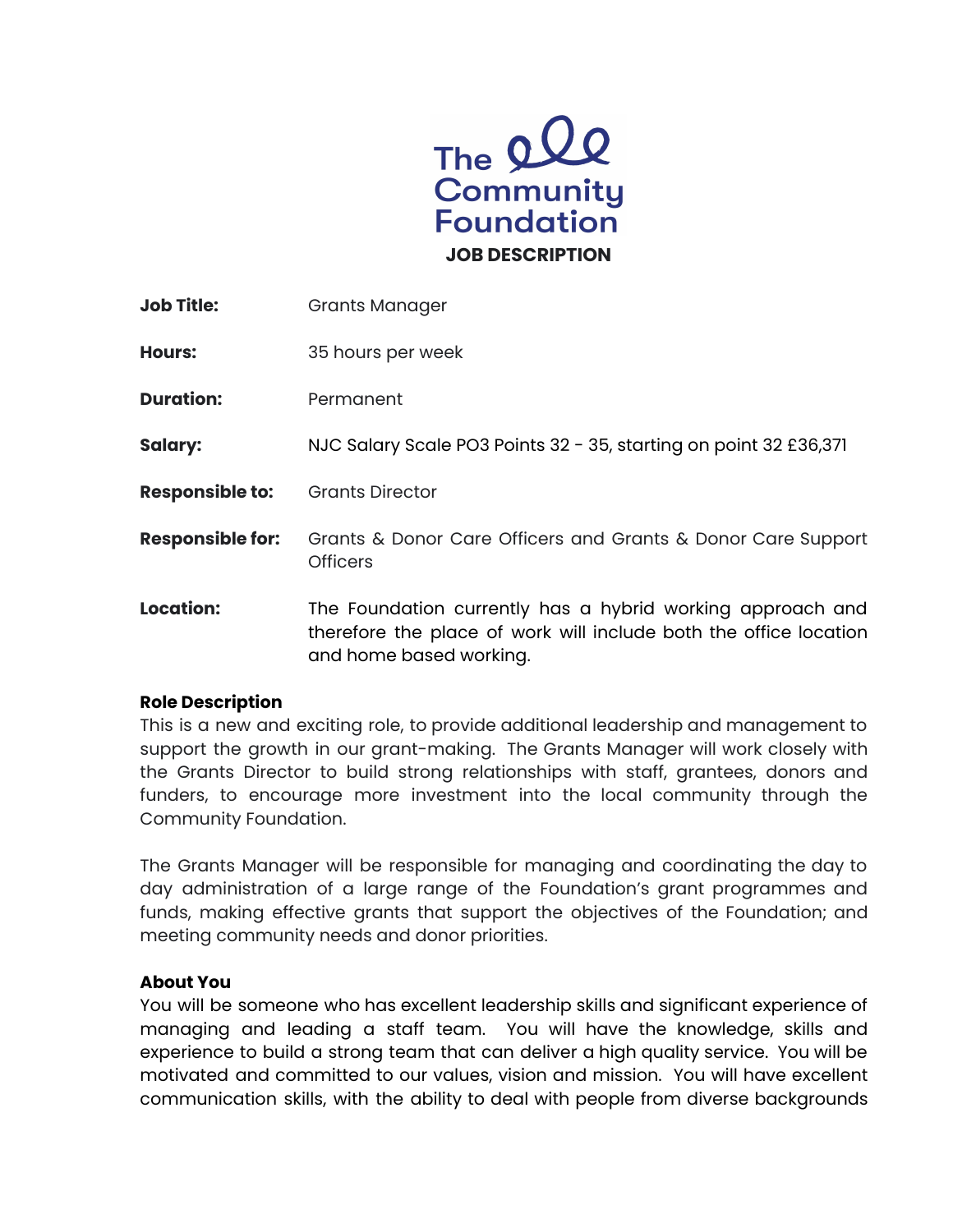and be able to build relationships with staff and stakeholders.

We expect you to have strong administrative skills and be highly organised, with the ability to manage a large volume of different funds and programmes. You should be able to plan and manage your time effectively and prioritise your workload and/or work under pressure. We expect all our staff to have strong IT skills and be competent in using MS Office or Google Workspace and databases.

We also expect that you will identify improvements and efficiencies to help us improve our services and live our culture and values.

# **Main Responsibilities**

The responsibilities of the Grants Manager will include:

#### **Leadership and staff management**

- Leading, managing and developing a strong team where individuals are working to clear outcomes which are in line with the vision, mission and values of the Foundation;
- Enabling and supporting the team to deliver an excellent grants and donor care service and build relationships with donors and funders which result in increased income for the Foundation;
- Line managing the Grants & Donor Care staff, providing support and supervision to these staff, monitoring their performance and ensuring they meet individual and team KPI's.

#### **Grant Management**

Co-ordinate the day to day operations of the Grants team and grant funds, programmes, processes and budgets. In particular:

- Reviewing the grant process and implementing improvements to ensure effectiveness and efficiency, alongside the Grants Director and Grants Team;
- Identify and develop, alongside the Grants Director, innovative and creative grant making opportunities, particularly to ensure more effective engagement with grantees;
- Managing the day to day administration of the grant programmes including scheduling fund opening and closing dates, overseeing financial monitoring, and monitoring/evaluation processes for our funds;
- Ensuring the CRM database is up to date and working effectively to support grant-making;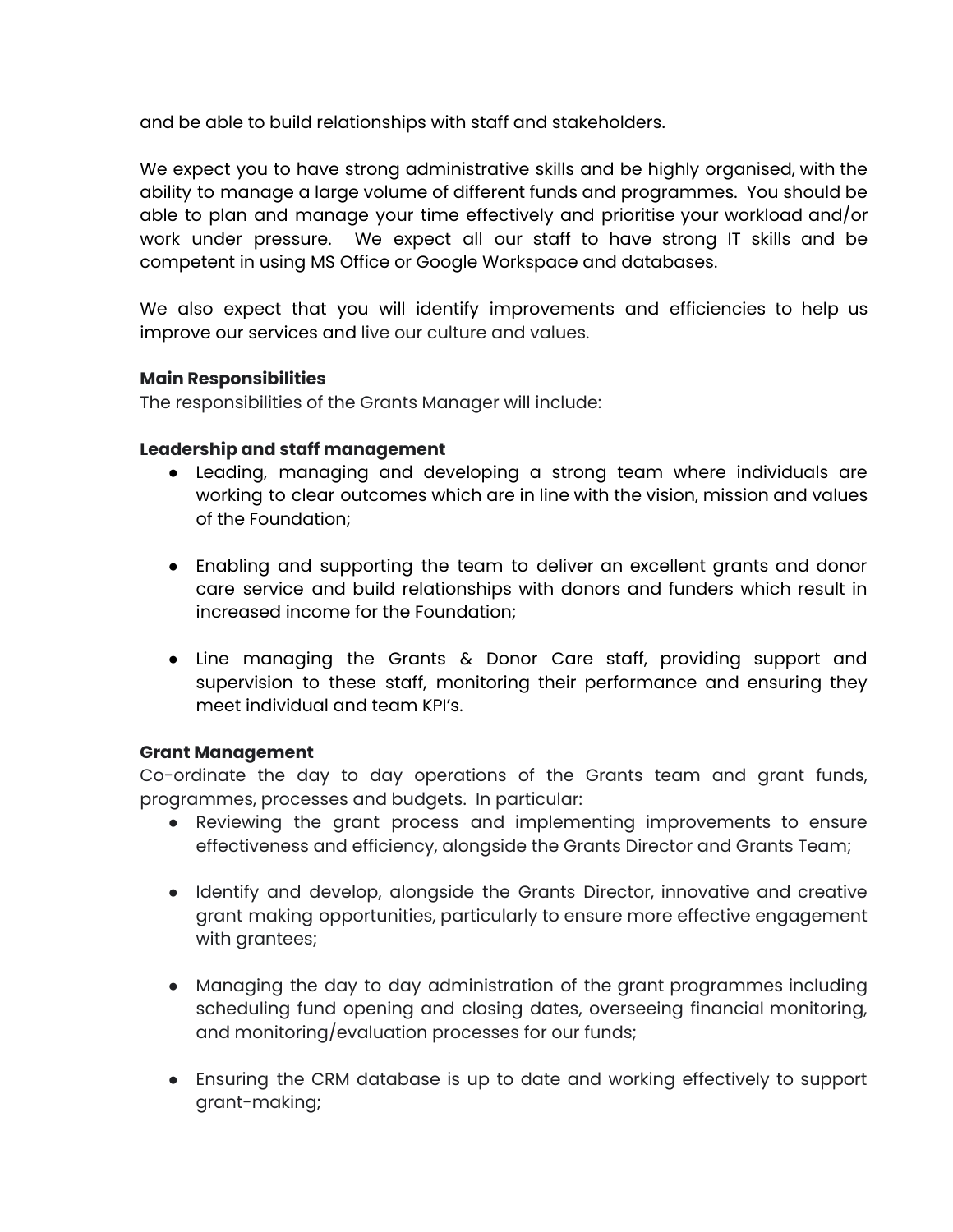- Coordinating and overseeing the assessment of grant applications;
- Attending grant panel meetings, ensuring papers are issued in advance, and presenting relevant information at the meetings.

#### **Donor Care**

- Developing and maintaining good relationships with funders and donors in order to provide an excellent, quality donor service and donor care;
- Act as the key Relationship Manager with some donors and funders, providing excellent donor care to ensure continued investment in the local community through the Community Foundation;
- Overseeing and ensuring high quality donor relationships for which the Grants and Donor Care staff are the key relationship managers;
- Identifying and supporting events which showcase our work and impact and encouraging donors and funders to invest.

# **Monitoring Impact**

- Develop reports on the impact of projects in receipt of grants allocated under the wide variety of Funds and Programmes administered by the Community Foundation;
- Ensure that funds and programmes meet targets and objectives and returns and reports are submitted accurately and on time.

# **Policy, Knowledge and Learning**

- Identify policy issues arising from applications and delivery of grants, and liaise with the Grants Director on how these may influence the direction of grant-making and the wider policy work of the Community Foundation;
- Being informed about the community and voluntary sector and relevant policy issues and how this impacts upon the sector;
- Participating in and contributing to the overall work of the Community Foundation for Northern Ireland as required;
- Identifying opportunities for personal development and learning.

# **Networking & Communications**

● Liaising with CFNI's communications team on funds and projects of interest;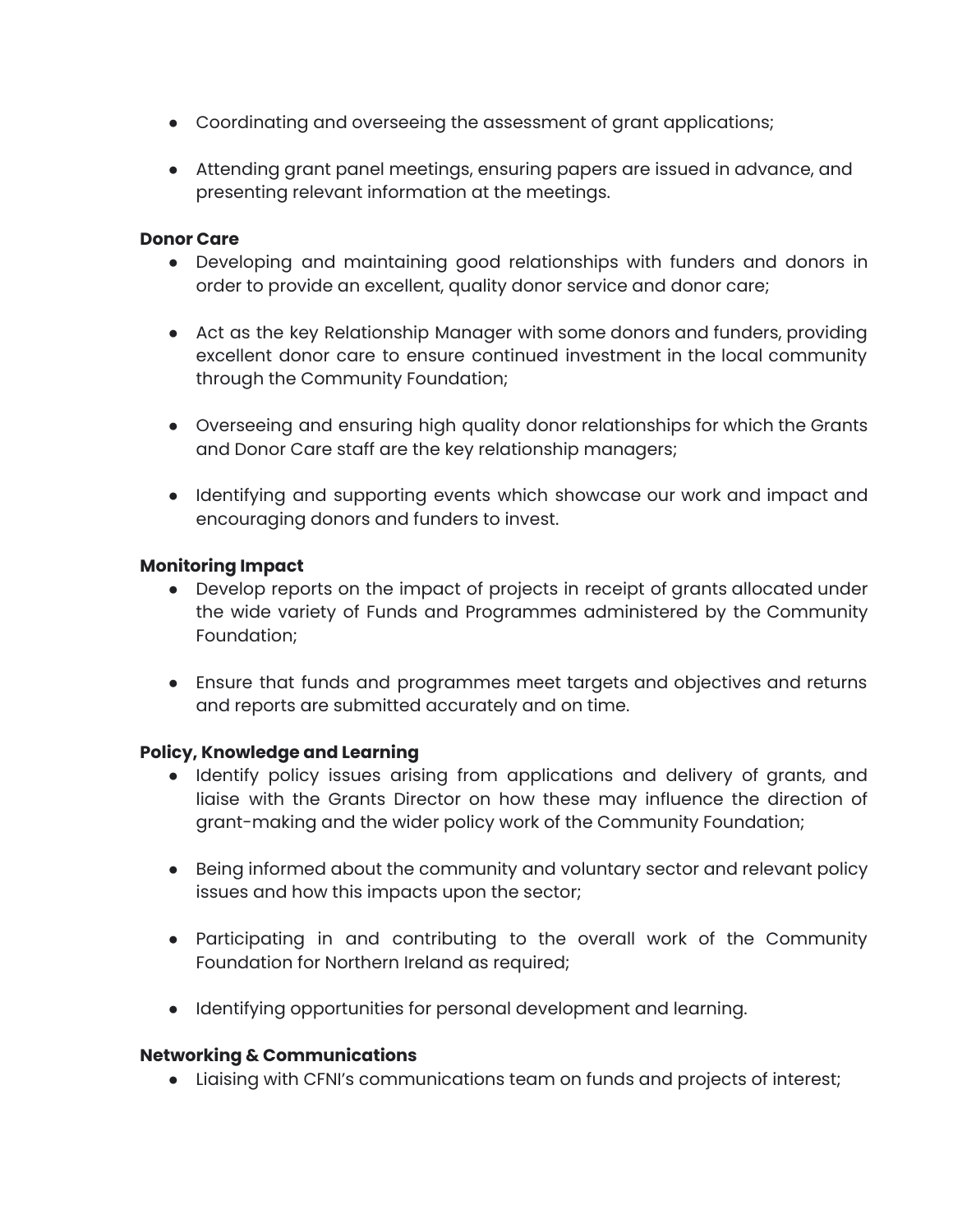● Leading on the delivery of grant information events and funding fairs, seeing is believing visits, conferences and seminars, where appropriate.

# **General**

All staff are required to:

- Carry out their work in accordance with the organisational values and ensure that their behaviours are in keeping with our values;
- Be aware of, understand and comply with all of the Foundations policies and procedures;
- Manage their workload effectively while ensuring the efficient use of office resources and in particular Google Workspace and the Foundation's database, Salesforce;
- Maintain at all times the confidentiality of information received;
- Carry out such other appropriate tasks and work as requested;
- Attend and participate in staff meetings, team meetings and relevant training;
- Attend some of the Foundation events each year;

This Job Description is not intended to comprehensively list the responsibilities of the post, but to indicate the main areas which at this stage appear to be the essential requirements of the post.

# **Summary of Main Terms and Conditions**

This is a full-time permanent post. Working hours are 35 per week, exclusive of meal breaks. The normal hours for this post are Monday to Friday, 9.00 a.m. to 5.00 p.m. and based in the Foundation's Belfast Office. However, the Foundation is a flexible employer and currently has a hybrid working approach and therefore the place of work will include both the office location and home based working.

Holidays are 25 days annually plus birthday off, (plus statutory & customary days). The post is subject to a probationary period of up to 6 months.

The post-holder may be eligible for membership of the Foundation's Pension Scheme. The post-holder will be entitled to membership of the Foundation's HealthShield Employee Benefits Scheme.

The post-holder will not be entitled to on-site parking.

The Community Foundation for Northern Ireland is an equal opportunities employer. We welcome applications from all suitably qualified persons.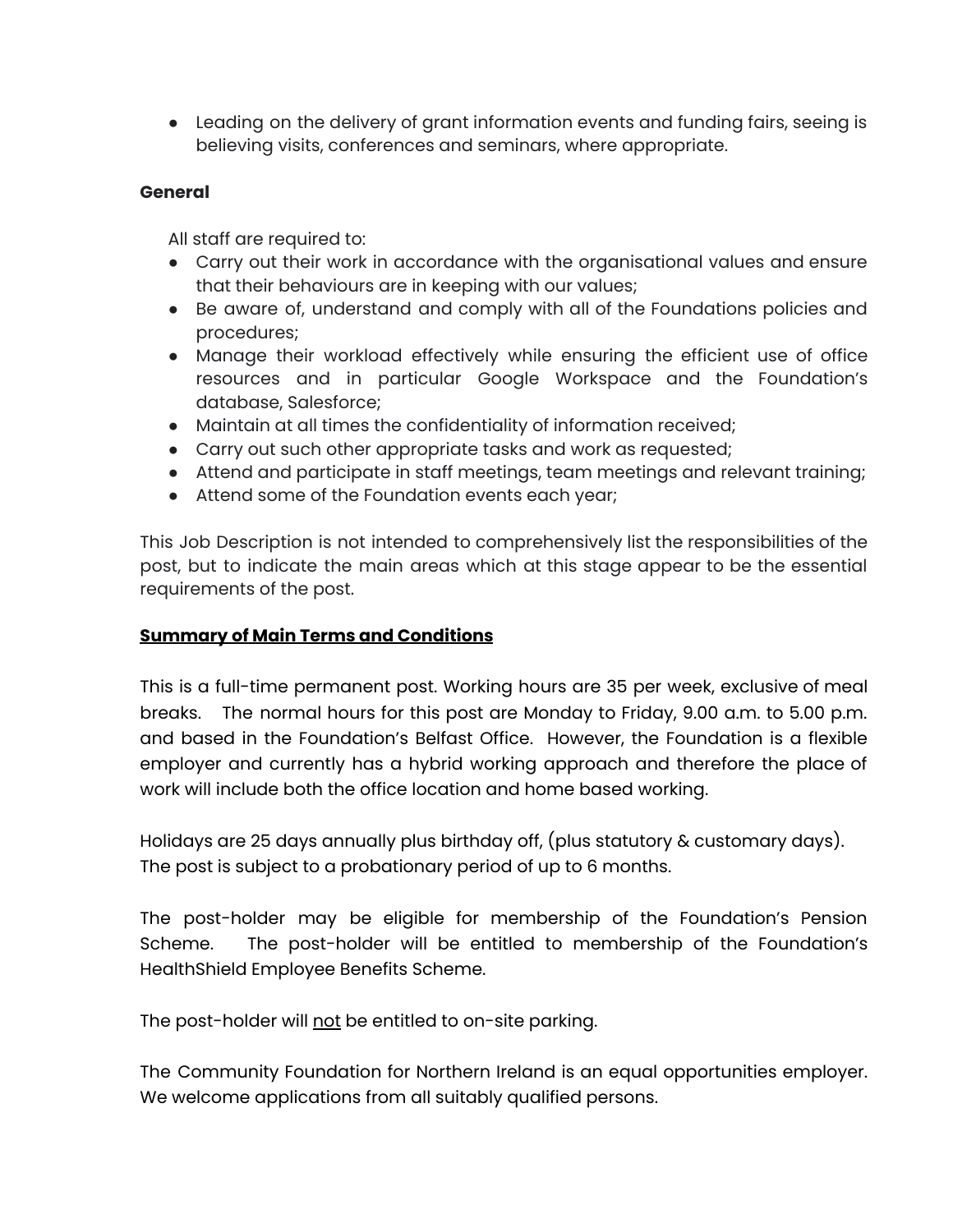# **Grants Manager - Person Specification**

|                                     | <b>ESSENTIAL CRITERIA</b>                                                                                                                                                                                                                                                            | <b>ASSESSMENT</b>                                        |
|-------------------------------------|--------------------------------------------------------------------------------------------------------------------------------------------------------------------------------------------------------------------------------------------------------------------------------------|----------------------------------------------------------|
| <b>EXPERIENCE</b>                   | A minimum of 4 years experience in a<br>management role, which includes:<br>(i) responsibility for line managing staff and<br>(ii) managing a department or function to<br>deliver a high quality service and<br>(iii) leading, supporting and developing a high<br>performing team. | Application Form,<br>test, presentation<br>and Interview |
|                                     | At least 4 years experience of building strong<br>external relationships with key stakeholders.                                                                                                                                                                                      | Application Form,<br>test, presentation<br>and Interview |
| <b>KNOWLEDGE/</b><br><b>SKILLS</b>  | Knowledge of the community and voluntary<br>sector and the current issues that the sector is<br>facing, particularly in Northern Ireland.                                                                                                                                            | Test, presentation<br>and Interview                      |
|                                     | A working knowledge of MS Office or Google<br>Workspace, plus strong IT skills including the<br>ability to use IT systems to implement,<br>manage and monitor processes and<br>workloads.                                                                                            | Test, presentation<br>and Interview                      |
|                                     | Excellent communication skills including the<br>ability to communicate orally and in writing in<br>a clear and concise manner, including writing<br>reports.                                                                                                                         | Test, presentation<br>and Interview                      |
|                                     | Excellent organisational and time<br>management skills, with the ability to deliver<br>on high volumes of work, to tight deadlines.                                                                                                                                                  | Test, presentation<br>and Interview                      |
|                                     | The ability to draw out the policy implications<br>of grant programmes.                                                                                                                                                                                                              | Test, presentation<br>and Interview                      |
| <b>OTHER</b><br><b>REQUIREMENTS</b> | Committed to the Foundation's vision, mission<br>and values;                                                                                                                                                                                                                         | <b>Application Form</b><br>and interview                 |
|                                     |                                                                                                                                                                                                                                                                                      | <b>Application Form</b><br>and Interview                 |